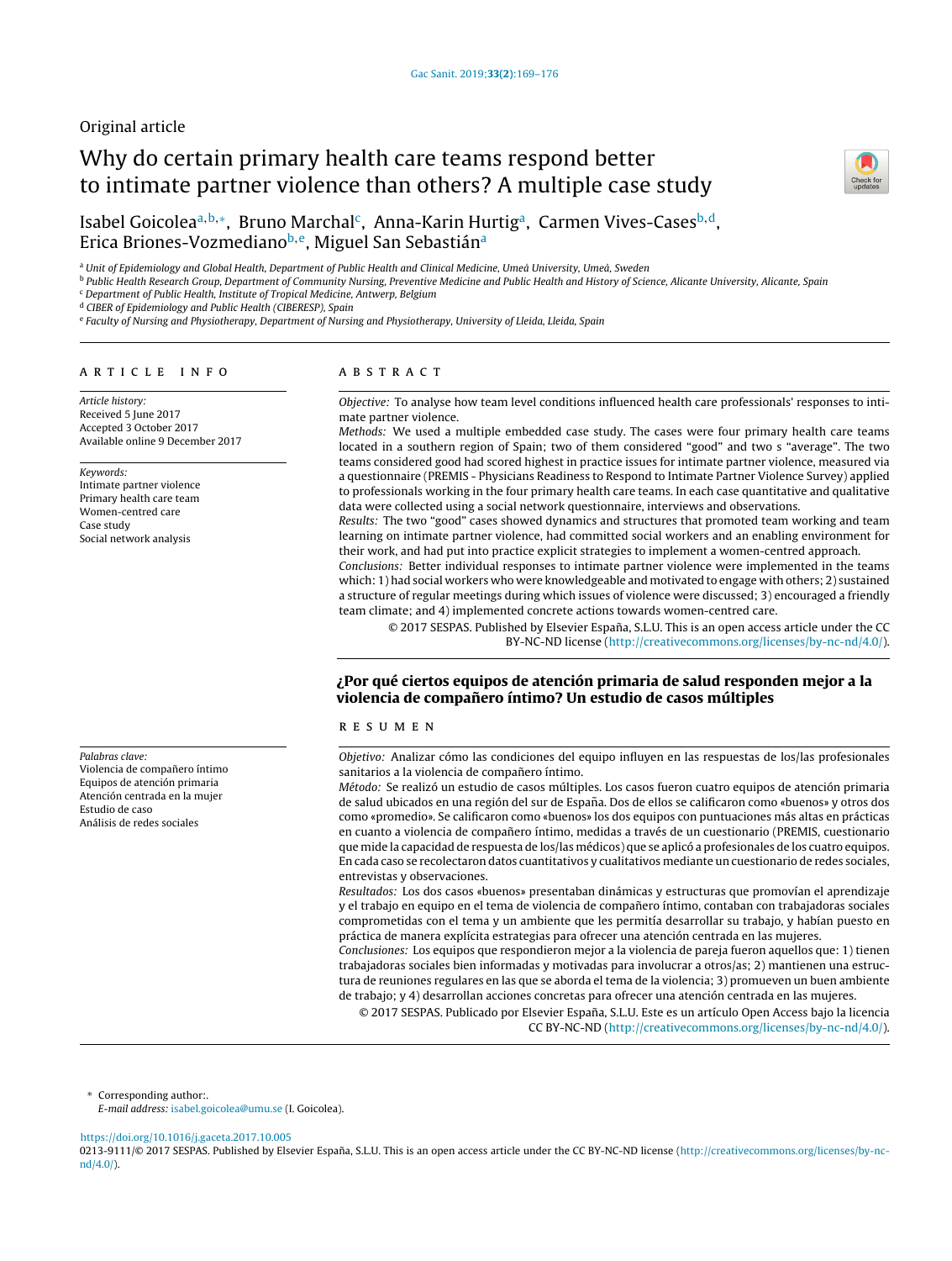# Introduction

Men's intimate partner violence (IPV) against women is a global public health problem that has devastating effects on the health and wellbeing of women and children. $1,2$ 

The health system, especially primary health care services, can play a key role in preventing and responding to IPV, as stated in the World Health Organization guidelines.<sup>[1,3,4](#page-6-0)</sup> The guidelines give a central role to women-centred care in the implementation of a health-care response to IPV: the response should address the diverse needs that every specific woman might have and confidentiality, support and non-judgemental attitudes have to be ensured.<sup>4</sup> [H](#page-6-0)owever, the literature shows that encounters between women exposed to IPV and health-care providers are not always satisfactory, $5,6$  and a number of barriers that prevent individual health care providers from responding to IPV have been pointed out. These include organizational barriers, time constraints, an attitude of blaming vis-à-vis women exposed to IPV, lack of training, and lack of community resources to team up with, to cite just a few.<sup>7-9</sup> In addition, there are strong inequalities in the response that women exposed to IPV receive from the health care professionals they meet, depending on the individual characteristics of the professional and/or the specific health care team they visit or are assigned to. $8,10$  Individual characteristics of health care professionals such as age, gender, training received, and attitudes towards IPV have been associated with the type and quality of response provided by health-care providers.<sup>[7,9,11,12](#page-6-0)</sup> Previous studies in Spain have pointed out that the combination of identified that team's self-efficacy, perceived preparation and the implementation of a woman-centred approach promotes better health care responses to women exposed to  $IPV<sub>10</sub>$  $IPV<sub>10</sub>$  $IPV<sub>10</sub>$  While a primary health care approach is perceived as facilitating more comprehensive responses to intimate partner violence, exist-ing health system's structures are considered not conducive.<sup>[13](#page-6-0)</sup> Identifying and understanding promotive team level factors and dynamics seems essential in order to strengthen interventions aimed at implementing health-care actions to prevent and manage IPV.

This study analyses how team level conditions and strategies influence health care professionals' responses to IPV.

# Methods

# Setting and case selection

We adopted a multiple, embedded case study design, since this design allows for an in-depth exploration of the interrelationship of context, processes and outcomes as they happen in their natural setting. One of the key advantages of the case study design is that it allows investigating a "phenomenon within its real-life context, especially when the boundaries between phenomenon and context are not clearly evident".<sup>[14](#page-6-0)</sup> The case study design encourages the use of different sources of information and data collection methods, which strengthens a holistic approach. For these reasons, it is widely used in health systems research.<sup>[15](#page-6-0)</sup>

In the case study design, the site selection is purposive: the cases should enable 'testing' of the hypothesis. It is often interesting to choose contrastive cases that present differences in contexts, intervention modalities or outcomes. We chose four primary care centers (PCCs): La Virgen, El Campo, Mora and Cristina, located in the south-eastern coast of Spain. Two of the cases were classified as "good" (La Virgen and El Campo) and two as "average" (Mora and Cristina) in relation to their responses to IPV. These four PCCs were first suggested by the persons in charge for coordinating the IPV response within the health system of this autonomous regions. Response to IPV of each of the PCCs was afterwards assessed using the Spanish version of the Physicians Readiness to Respond to IPV questionnaire (PREMIS), focusing on the items that refer to practice issues. More details of the Spanish version of the questionnaire can be found in Vives Cases et al.<sup>[16](#page-6-0)</sup> Professionals working in the two cases classified as "good" scored significantly higher in practice issues than the two cases defined as "average", adjusting for age, sex/gender, professional background and years of experience (more details on the sample and results can be found in [Appendix](#page-6-0) 1 online).

Total scores for practice issues, as well as other characteristics of each case can be found in [Appendix](#page-6-0) 2 online, while more details on the methods for data collection and sample can be found in [Appendix](#page-6-0) 3 online.

# Data collection

Quantitative and qualitative data were collected from each case between January and September 2013 by IG and EB ([Appendix](#page-6-0) 3 online).

In each case, a social network analysis questionnaire was administered to all health care professionals who accepted to participate.<sup>[17,18](#page-6-0)</sup> The SNA questionnaire investigated the relationship between the team members in regard to IPV consultations. SNA measures interactions between pairs of actors and uses these data to map the structure of relations and collaboration in a whole network. It has been used to measure the degree of collaboration and mutual support in networks.<sup>[17–19](#page-6-0)</sup> In this study, each member of the team –our network under study– was asked to identify every other member with whom s/he consulted when facing a case of IPV. Ninety-three professionals filled in the SNA questionnaire.

Qualitative data were collected through semi-structured individual interviews with GPs, nurses, midwifes, social workers and other health care professionals working in each of the PCCs (a total of 44) ([Appendix](#page-6-0) 3 online). Issues included in the interviews guide are further described in [Appendix](#page-6-0) 3 online. The interviews were made by two of the authors (EB, IG) and digitally recorded after written consent was granted. The duration of the interviews ranged from 15 minutes to more than one hour. Observations were conducted in waiting areas and during consultations and meetings. Interaction between users and professionals and between the team members was observed and reported in written notes.

## Data analysis

Responses to the SNA questionnaire were tabulated and entered in a matrix. The software UCINET was used in producing the graphics. The number of relational ties and the density of the network for each case were calculated. Density indicates the degree of cohesion of a network with values closer to 1 showing higher cohesion. Network centralization was also calculated; the extent to which a network is dominated by a single (or few) central node, with values ranging from 0 to  $1<sup>20</sup>$  $1<sup>20</sup>$  $1<sup>20</sup>$ 

Qualitative interviews were transcribed verbatim and analyzed using thematic analysis, along with notes taken during observations.<sup>[21](#page-6-0)</sup> The coding process was done manually. First, we read the interviews several times to identify emerging topics of interest, which were used as predefined codes. We identified the parts of the transcripts referring to those codes, while at the same time remaining open to new emerging codes. Next, the preliminary codes were refined, expanded and finally aggregated to develop themes.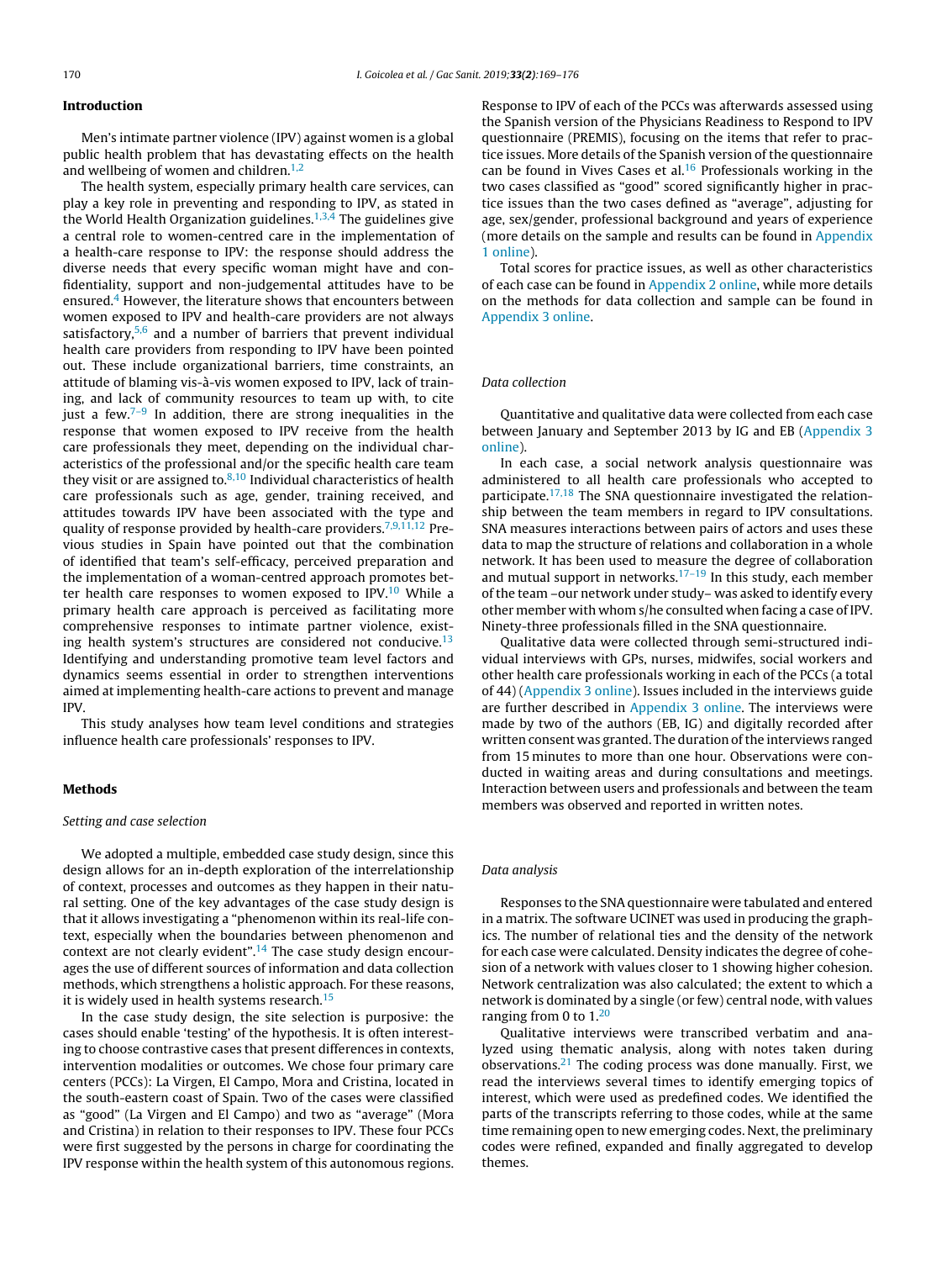# Ethical considerations

Ethical approval for this study was granted by the Ethical Committee of the University of Alicante (Spain). Written informed consent was sought from all the participants in the study. Confidentiality was assured, and pseudonyms were used for the cases.

# Results

# Dynamics and structures that promote team working and team learning on IPV

The results of the SNA showed that the networks of La Virgen and El Campo had the highest density scores (Table 1 and [Figs.](#page-3-0) 1 to 4), namely when cases of IPV were seen by health care professionals in La Virgen and El Campo, more consultations with other health care professionals in the team took place than in Cristina and Mora.

The qualitative interviews and observations supported these findings. Especially in La Virgen, the motto was that IPV care should be provided in teams [\(Table](#page-5-0) 2).

In La Virgen and El Campo, the teams developed spaces for promoting team learning on IPV. In these spaces through exchange and support, less knowledgeable health care professionals gained new knowledge on IPV, and they felt more secure and supported when they had doubts [\(Table](#page-5-0) 2).

Team learning on IPV did not happen in the other two cases where IPV has never been discussed during regular team meetings ([Table](#page-5-0) 2).

#### Committed social workers in an enabling environment

We found that social workers are key professionals for dealing with IPV in all the four teams. The SNA graphs show that in La Virgen and El Campo, and to a lesser extent in Mora, the networks are centralized around the social workers. The high centralization scores in La Virgen (0.94) and El Campo (0.93) point out the key role of the social worker in supporting the response to women exposed to IPV. The lower centralization scores in the other two cases indicate that the mere existence of a social worker in the team is not enough to promote consultations on IPV [\(Table](#page-5-0) 2 and [Figs.](#page-3-0) 1 to 4).

The qualitative analysis showed that among teams with a social worker who was motivated, interested and knowledgeable on IPV, it was easier to generate interest on IPV among the other professionals. The qualitative analysis also pointed out that even the most committed and knowledgeable social worker might not be able to enhance team work if s/he is the only one interested and/or if s/he is part of a disorganized team, as the social worker from El Campo explained [\(Table](#page-5-0) 2).

## Explicit strategies to implement a women-centred approach

The two "good" teams were actively engaged in implementing what they called "the women malaise approach". The women's malaise approach considers that somatic symptoms with no identifiable organic cause are related to contextual, subjective and sex/gender-related factors, and that a purely biomedical approach

## Table 1

Number of relational ties, density and centralization of the networks in each of the PHC teams.

|           | N relational ties | Density | Centralization |
|-----------|-------------------|---------|----------------|
| La Virgen | 100               | 0,132   | 0,935          |
| El Campo  | 40                | 0.19    | 0.9341         |
| Mora      | 52                | 0,094   | 0.514          |
| Cristina  | 36                | 0.055   | 0.46           |

to health therefore cannot adequately address such symptoms.<sup>[22,23](#page-6-0)</sup> The interviewees considered that this approach changed the way they approach women during consultations. They considered it key to improve detection of IPV and, most importantly, to centre the response to IPV on the woman [\(Table](#page-5-0) 2).

This is in contrast with the other two cases, where the response focused more on filling legal reports and convincing women to denounce the perpetrator than on caring for the woman herself [\(Table](#page-5-0) 2).

The women malaise approach has influenced how the professionals approach their women patients: from a gender perspective, taking a holistic approach, trying to connect unspecific complains with social circumstances and not only focusing on prescribing drug to address symptoms. This approach also inspired concrete actions beyond the clinical setting, like the organization of therapeutic women's groups: groups of women who gathered weekly with trained professionals from the team to engage in talk therapy and other activities (i.e. therapeutic massage). The existence of the 'women group' in La Virgen and El Campo expanded the options of the team members beyond merely referring to the social worker and issuing legal reports. As a result, the 'women group' made professionals feel less frustrated as they could offer the women some valuable extra options [\(Table](#page-5-0) 2).

The professionals' meetings previously described also served as spaces for exchange and support professionals in implementing such approach.

# Discussion

This study shows that the conditions of the team affect the way individual health care providers respond to women exposed to IPV. Health care professionals respond better to women exposed to IPV when they work in teams: 1) that facilitate staff to talk and discuss about IPV in their meetings; 2) where members consult each other when faced with IPV cases; 3) with knowledgeable and motivated social workers; 4) with an enabling team climate; and 5) that implement concrete strategies for women-centred care.

SNA studies have showed that denser networks favour the diffusion of changes, especially when the adoption of the new behaviour requires social reinforcement.<sup>[24](#page-6-0)</sup> This seems to be the case for IPV response within primary care teams, since we found that in the teams with denser networks, health care professionals were responding better to women exposed to IPV. However, we have acknowledge that none of the networks showed a very high density, which might reflect that IPV is yet to become a health issue in which health care professionals routinely consult and collaborate with others.<sup>[8](#page-6-0)</sup> It might also reflect that despite the expectation that Spanish primary care centers work as multidisciplinary teams, this is hindered by work pressure and the lack of concrete strategies or guidelines to do so. $13,25$ 

Team structure, processes and climate have an impact on interdisciplinary team working; the importance of ensuring regular team meetings and the availability of organizational support to foster interdisciplinary team work in primary care that emerged from this study has been reported elsewhere, although not in relation with IPV.<sup>[26,27](#page-6-0)</sup> Team-based responses to IPV contribute to health care professionals remaining updated by providing spaces to learning from exchange with each other, and to share the burden, in terms of work load but also emotional pressure. More importantly, they allow for a more comprehensive response to IPV in which professionals from different sectors and with different expertise are involved. The importance of an interdisciplinary response to IPV has also been acknowledged in the WHO guidelines and in the literature.<sup>[1,4](#page-6-0)</sup>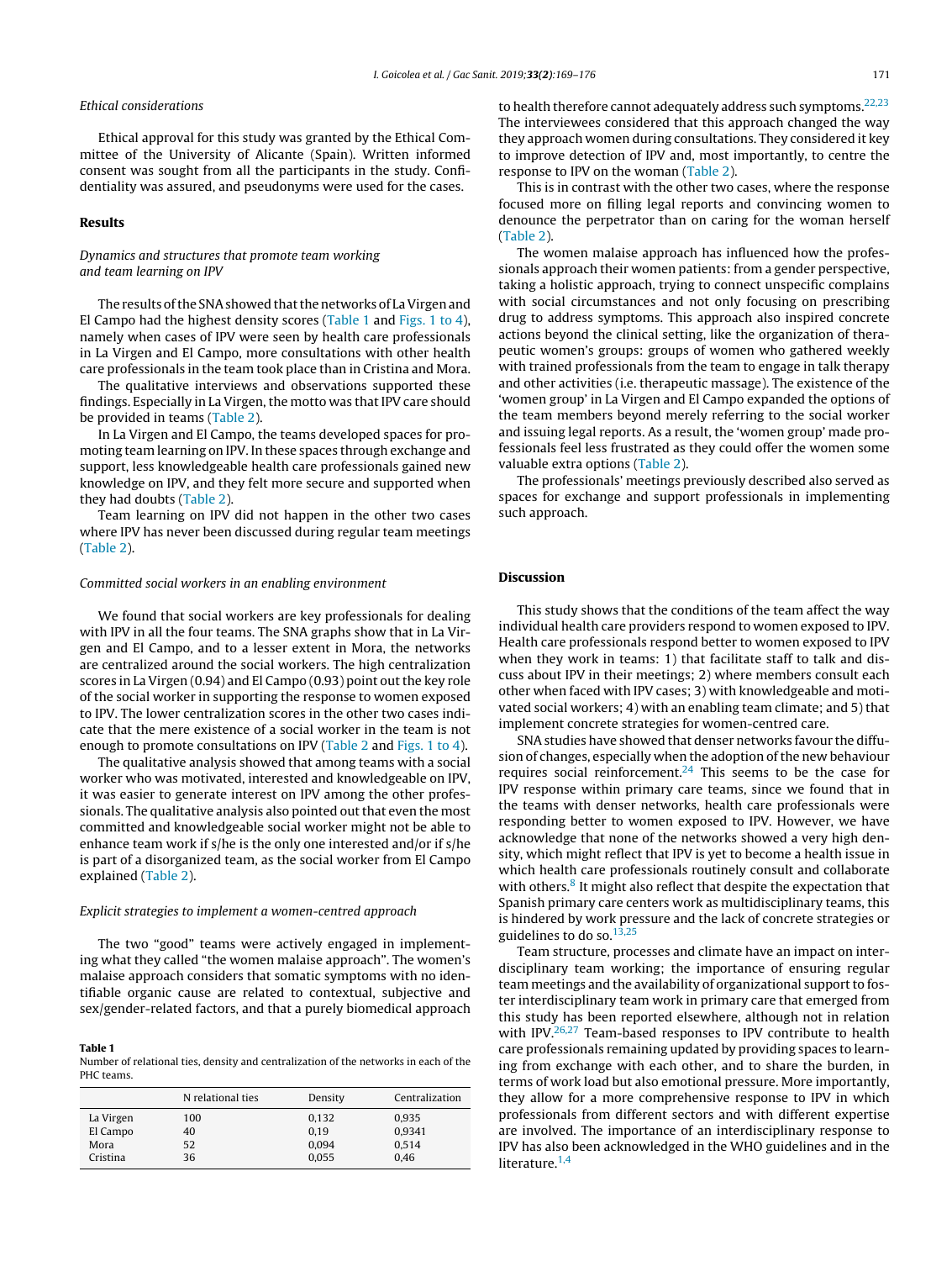<span id="page-3-0"></span>

Figure 2.

This study shows that social workers play a key role when it comes to IPV. This is not surprising, given that they are recognized as the experts on this and other "social" issues within primary care teams, both by the rest of the health care providers as well as by policies and guidelines. We also showed, however, that having a social worker within the team is not enough to foster a team-based response to IPV. In order to foster change, social workers have to be "champions", namely "identified with the idea as their own, and with its promotion as a cause, to a degree that goes far beyond the requirements of their job".<sup>[28](#page-6-0)</sup> The key role of organizational champions in promoting change within local contexts has been highlighted in the literature. $28-30$  While champions may play an important role at the inception stage (as arguably is the case in our study), at latter

stages the development of a "critical mass" is necessary. $30$  In that sense, the fact that the network in La Virgen shows a certain degree of centralization around other actors beyond the social worker, might point out a more advanced stage in the implementation of a team-based response to IPV in this center.

The results of our study are in line with other studies that highlight the key role of organizational factors in shaping individual health care providers' responses to different health issues, in this case to IPV. Teams that have a good climate and horizontal leadership that allows freedom to health care professionals to innovate stimulate individuals to adopt innovations.<sup>[29,31](#page-6-0)</sup>

Finally, this study underlines the relevance of a womencentred approach for facilitating health care responses to IPV,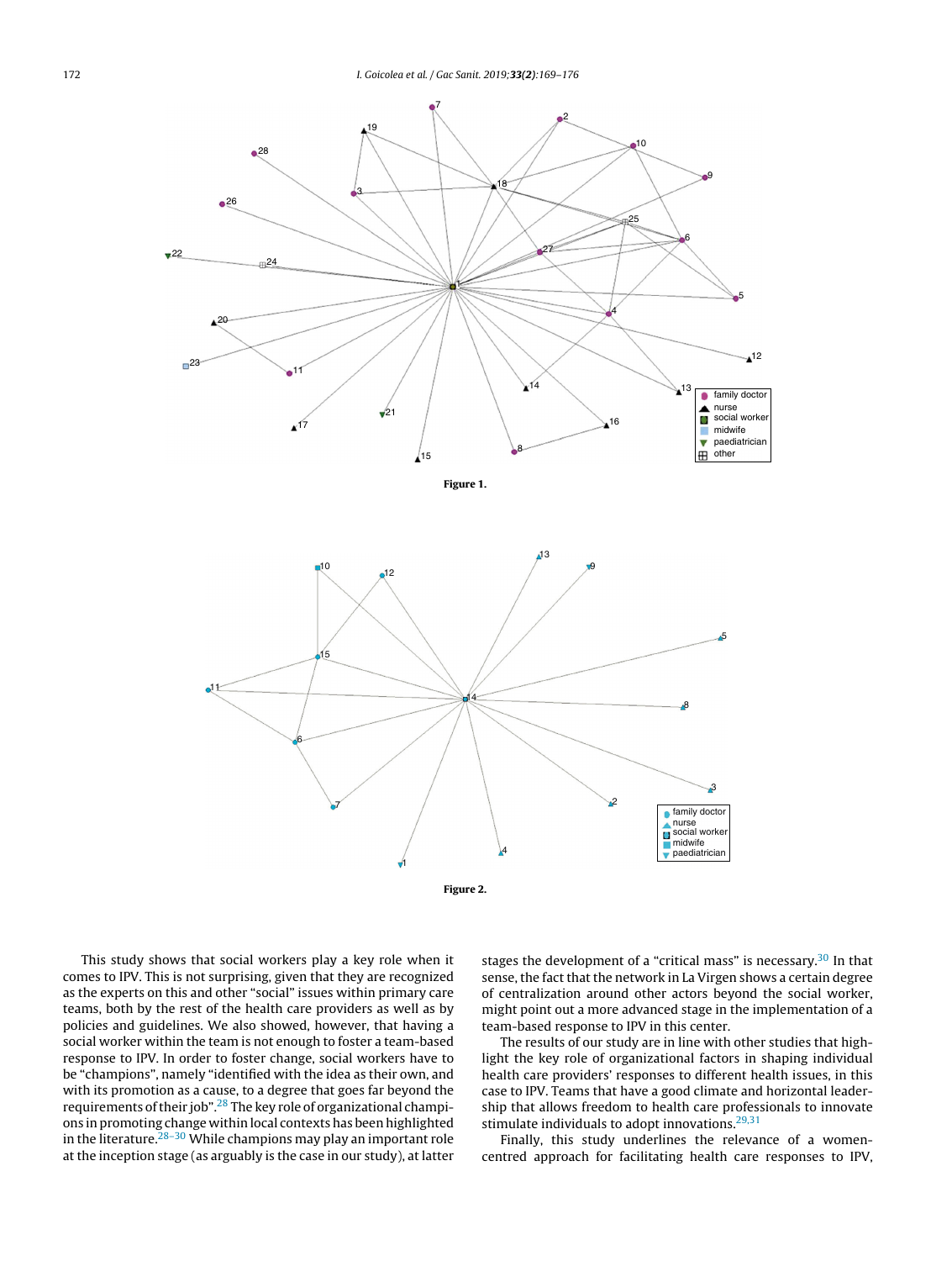





and the importance of developing concrete strategies for the implementation of such approach. The literature shows that the implementation of women-centred care for different health issues (i.e. childbirth, cardiovascular disease, drug abuse, and reproductive health) improves women's satisfaction and utilisation of services, and that it may improve certain health outcomes although there are some contrasting results. $32-34$  However, to our knowledge, there are no studies that explored how and why women-centred care can contribute to better health-care responses to IPV. Despite inclusion of women-centred care as a key strategy for responding to women exposed to IPV within health services in the WHO guidelines, there is no explicit guidance in how such approach can be implemented. $4$  This is a critical issue, since the

main barrier for implementing women-centred approaches might not be that health care professionals do not consider it important, but that routine care processes discourage providers to practice women-centred care consistently, as has been also found for person-centred care.[35](#page-7-0)

Our findings point out two concrete actions that can support health care professionals to implemented women-centred care in general and specifically for dealing with women exposed to IPV. First, meetings to discuss cases can serve as spaces to learn, share and debrief, and help teams and individual health care professionals to improve how they implement a women-centred care in their consultations. Second, the women's therapeutic groups serve four goals. They constitute a complementary way to respond to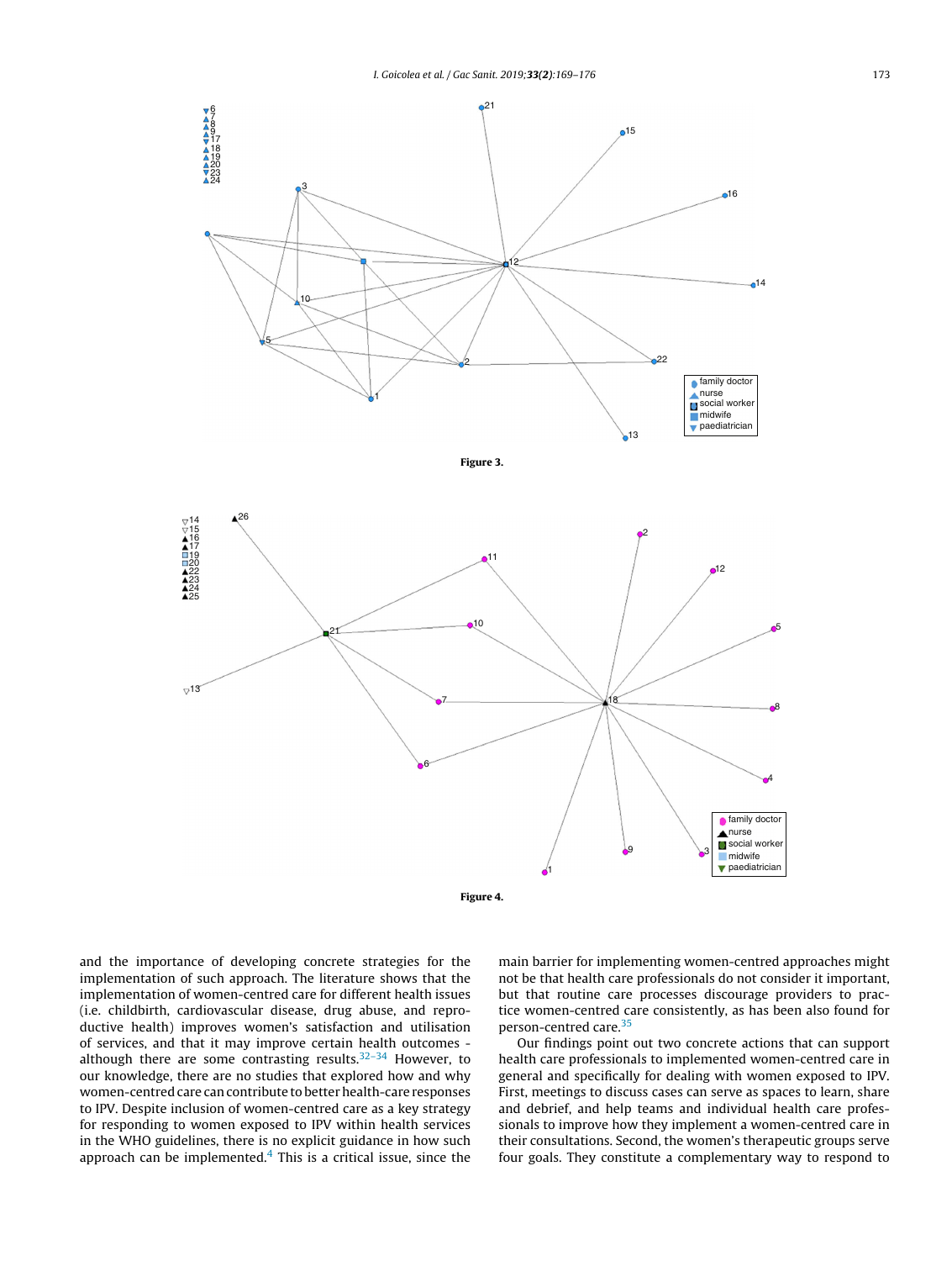#### <span id="page-5-0"></span>Table 2 Themes and selected quotations.

| Theme                                                                                   | Selected quotations                                                                                                                                                                                                                                                                                                                                                                                                                                                                                                                                                                                                                                                                                                                                                                                                                                                                                                                                                                                                                                                                                                                                                                                                                      |
|-----------------------------------------------------------------------------------------|------------------------------------------------------------------------------------------------------------------------------------------------------------------------------------------------------------------------------------------------------------------------------------------------------------------------------------------------------------------------------------------------------------------------------------------------------------------------------------------------------------------------------------------------------------------------------------------------------------------------------------------------------------------------------------------------------------------------------------------------------------------------------------------------------------------------------------------------------------------------------------------------------------------------------------------------------------------------------------------------------------------------------------------------------------------------------------------------------------------------------------------------------------------------------------------------------------------------------------------|
| Dynamics and structures that promote<br>team working and team learning on<br><b>IPV</b> | We always say that any woman exposed to IPV, is not the responsibility of one provider of the team. She is my patient, but<br>she is also known by her nurse, by the social worker She will be a patient who receives a coordinated support from the<br>team. (Family doctor 1, La Virgen)<br>Team meetings are opportunities that I always use to tell the other professionals: "If you see a case of IPV you can come and<br>talk to me, you can refer the woman to me or we can work together". I can give some suggestions and we can share the<br>burden, the anxiety (Social worker, El Campo)<br>I have been working in this team six years and I can tell you that we have never talked about IPV in any of our weekly<br>meetings. (Medical coordinator, Mora)                                                                                                                                                                                                                                                                                                                                                                                                                                                                  |
| Committed social workers in an<br>enabling environment                                  | I myself am the same person in El Campo and Zarzas [the two health care centers she works with]  The team in El<br>Campo has a tradition of working for maybe more than 20 years with a psychosocial approach, as a multidisciplinary team,<br>with a social worker The team in Zarzas they have had a social worker for maybe what? six years?  Besides, Zarzas is<br>located close to the capital, and a lot of doctors who are about to retire, they want to come there, and they come from the<br>'old school' with a biomedical working style $[\ldots]$ . They underestimate the value of psychosocial approaches $[\ldots]$ In addition,<br>the relationships between the professionals are not that good. The medical coordinator has failed to promote team work. We<br>do not have team meetings [in Zarzas]. (Social worker, El Campo).                                                                                                                                                                                                                                                                                                                                                                                       |
| Explicit strategies to implement a<br>women-centred approach                            | [When asked how did she detect IPV cases] Usually, I notice that this woman starts coming frequently when she seldom<br>came previously, or that she starts complaining about different issues., what we call the malaise syndrome. That's how<br>I have detected IPV cases. I mean, there are women who are almost imploring you to ask them (Family doctor 2, El Campo)<br>When the aim and care focuses on the woman, then [] establishing a trust relationship will be more important than any<br>other issue, more important than filling a report, the protocol, the bruise This approach will help me to make appropriate<br>decisions. (Social worker, El Campo)<br>We ask [about IPV] when we see injuries. [] But as a routine, we don't ask anything. [] When there is objective<br>maltreatment, then there will be a denouncement. Sometimes, we insist that they have to fill a denouncement form<br><i>immediately (Family doctor 3, Cristina)</i><br>Now that we have the women's group there are issues that we can handle here in the health care center. In the group,<br>women work out issues that are different from the ones that can be dealt with in individual consultations. (Family doctor 4,<br>La Virgen). |

women's needs, serve as well as a backup for professionals beyond their consultations, provide a way of identification, and remind professionals of how care should be delivered within the team. It is encouraging to point out that some autonomous regions are already implementing similar groups within primary health care and/or other socio-sanitary services.<sup>[36,37](#page-7-0)</sup> It is important to notice that implementing women-centred care demands professionals to incorporate a gender perspective to health and health-care which is still far from being mainstreamed in health care systems.

While the design of the study allows us to see that there are connections between team level conditions and processes on one hand, and individual readiness to respond to IPV, there are some limitations. Due to the design, we cannot demonstrate a causeeffect relationship. In addition, we focus here in team level factors, while there could be contextual factors beyond the team that could have influenced the responses. We could only carry out an in-depth analysis of four cases. It would have been interesting to explore more contrasting cases (i.e. teams that were not implementing the women malaise approach but where health care providers scored high for readiness to respond to IPV). We rely on the PREMIS scores for practices to qualify health care professionals' responses to IPV; since these scores are calculated from professionals' own self reporting, it can be questionable whether the scores accurately reflect the quality of the IPV response. In addition, in this study the PREMIS was applied not only to physicians –the original target group of the instrument– but also to other health care professionals; some of the questions might not be equally relevant for non-physicians.

# Conclusions

Team level strategies and processes influence how health care professionals respond to women exposed to IPV. Better individual readiness to detect and respond to IPV and a more comprehensive response to women exposed to IPV are implemented in teams which: 1) have social workers knowledgeable on IPV and motivated to engage others; 2) develop and sustain a structure of regular meetings during which issues of IPV are discussed; 3) stimulate a friendly team climate; and 4) implement concrete actions towards women-centred care.

#### What is known about the topic?

Primary health care teams can play an important role in responding to women exposed to intimate partner violence, but there is huge heterogeneity in regard to how each team and each professional responds and little is known about how team factors influence such responses.

# What does this study add to the literature?

To respond better to intimate partner violence primary health care teams should: 1) integrate social workers who are knowledgeable and motivated to engage others; 2) sustain a structure of regular meetings during which issues of violence are discussed; 3) stimulate a friendly climate and a leadership that promotes individual innovation; and 4) implement concrete actions towards women-centred care.

# Editor in charge

María del Mar García-Calvente.

# Transparency declaration

The corresponding author on behalf of the other authors guarantee the accuracy, transparency and honesty of the data and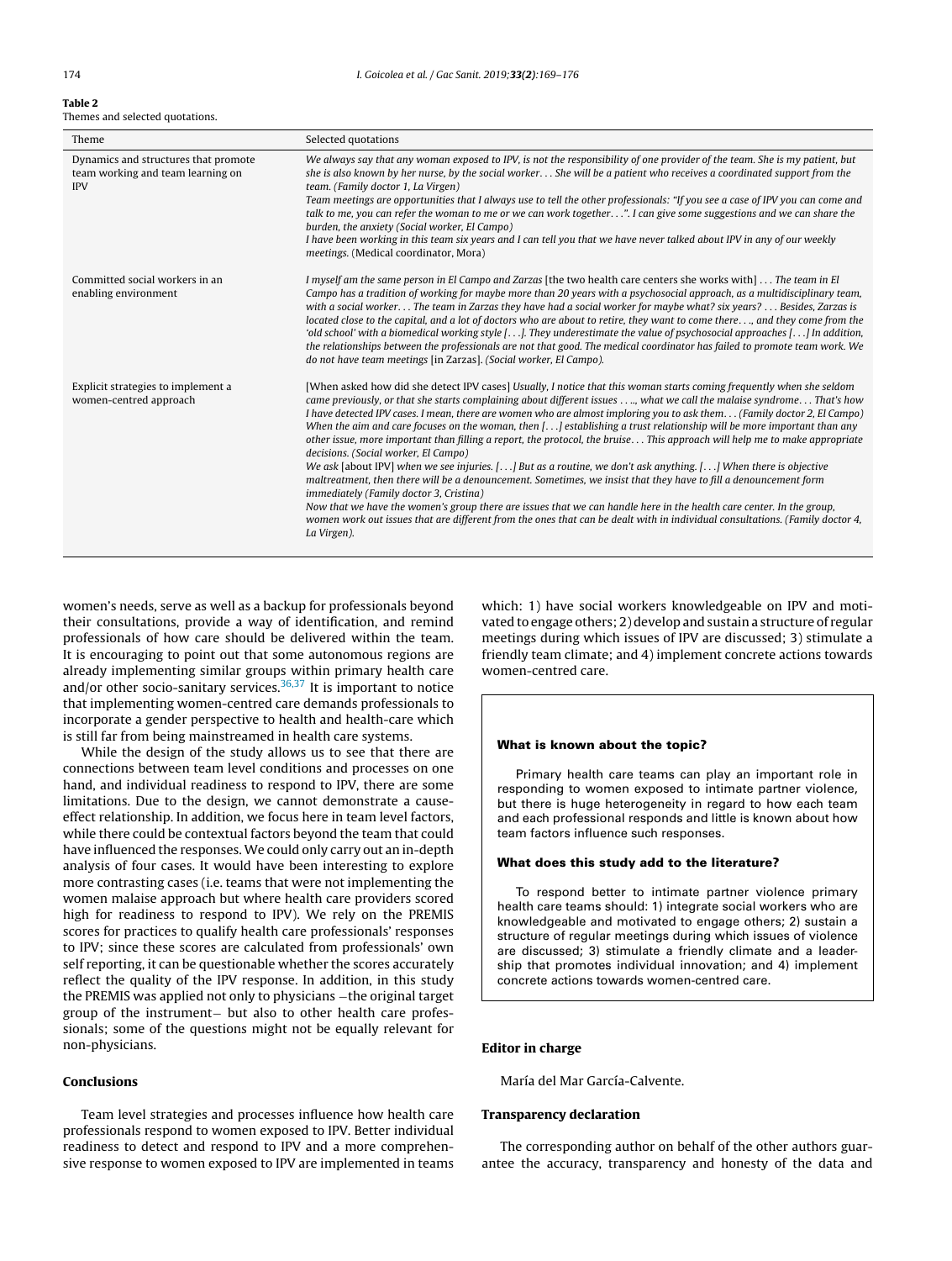<span id="page-6-0"></span>information contained in the study, that no relevant information has been omitted and that all discrepancies between authors have been adequately resolved and described.

# Authorship contributions

I. Goicolea was the PI in this project, has bene involved in the entire project, proposed the idea for this manuscript, organized the structure and developed the first draft. E. Briones-Vozmediano has been involved in the entire project, participated in data collection and analysis and have critically revised successive manuscripts. B. Marchal, C. Vives-Cases, AK Hurtig and M. San Sebastián have been involved in the entire project, have participated in the analysis of the data, have critically revised the successive manuscripts. All authors have approved the final version of the manuscript and all agree to be accountable for all aspects of the work in ensuring that questions related to the accuracy or integrity of any part of the work are appropriately investigated and resolved.

# Funding

This study has been funded through a COFAS grant (supported by COFUND action within the Marie Curie Action People, in the Seventh Framework programme and the Swedish Council for Working Life and Social Research/FAS-Forskningsradet för arbetsliv och socialvetenskap) through a competitive call. This work was partly supported by the Umeå Center for Global Health Research, funded by FAS, the Swedish Council for Working Life and Social Research (Grant no. 2006-1512).

# Conflicts of interest

The authors declare that there is no conflict of interest. We have to point out that one of the authors (E. Briones-Vozmediano) is associated editor in Gaceta Sanitaria. However, she has not been involved in any of the steps of the editorial process of this article.

# Acknowledgements

The authors are grateful to the Observatory of Women's Health ofthe Spanish Ministry of Health, and to the professionals in charge of IPV programs within the regional health system for facilitating access to relevant information and contacts. The authors are especially grateful to the primary health care teams and to the women patients who participated in this study, who shared their time, enthusiasm, experiences and expertise, and facilitated access to unpublished information.

# Appendix A. Supplementary data

Supplementary data associated with this article can be found, in the online version, at [doi:10.1016/j.gaceta.2017.10.005.](http://dx.doi.org/10.1016/j.gaceta.2017.10.005)

# References

- 1. Garcia-Moreno C, Hegarty K, d'Oliveira AF, et al. The health-systems response to violence against women. Lancet. 2015;385:1567–79.
- 2. World Health Organization. Global and regional estimates of violence against women: prevalence and partner violence and non-partner sexual violence. Geneva: World Health Organization; 2013. (Accessed 20/9/2017.) Available at: [http://www.who.int/reproductivehealth/publications/violence/978924156](http://www.who.int/reproductivehealth/publications/violence/9789241564625/en/) [4625/en/](http://www.who.int/reproductivehealth/publications/violence/9789241564625/en/)
- 3. Colombini M, Mayhew S, Watts C. Health-sector responses to intimate partner violence in low-and middle-income settings: a review of current models, challenges and opportunities. Bull World Health Organ. 2008;86:635–42.
- 4. World Health Organization: Responding to intimate partner violence and sexual violence against women. WHO clinical and policy guidelines. Geneva: World Health Organization. 2013. (Accessed 20/9/2017.) Available at: <http://apps.who.int/rhl/guidelines/9789241548595/en/>
- 5. Edin KE, Dahlgren L, Lalos A, et al. Keeping up a front": narratives about intimate partner violence, pregnancy, and antenatal care. Violence Against Women. 2010;16:189–206.
- 6. Pratt-Eriksson D, Bergbom I, Lyckhage ED. Don't ask don't tell: battered women living in Sweden encounter with healthcare personnel and their experience of the care given. Int J Qual Stud Health Wellbeing. 2014:9 (Accessed 20/09/2017.) Available at: [https://www.ncbi.](https://www.ncbi.nlm.nih.gov/pmc/articles/PMC3937531/pdf/QHW-9-23166.pdf) [nlm.nih.gov/pmc/articles/PMC3937531/pdf/QHW-9-23166.pdf](https://www.ncbi.nlm.nih.gov/pmc/articles/PMC3937531/pdf/QHW-9-23166.pdf)
- 7. Beynon CE, Gutmanis IA, Tutty LM, et al. Why physicians and nurses ask (or don't) about partner violence: a qualitative analysis. BMC Public Health. 2012:12 (Accessed 20/09/2017.) Available at: [https://bmcpublichealth.](https://bmcpublichealth.biomedcentral.com/track/pdf/10.1186/1471-2458-12-473?site=bmcpublichealth.biomedcentral.com) [biomedcentral.com/track/pdf/10.1186/1471-2458-12-473?site=bmcpublic](https://bmcpublichealth.biomedcentral.com/track/pdf/10.1186/1471-2458-12-473?site=bmcpublichealth.biomedcentral.com) [health.biomedcentral.com](https://bmcpublichealth.biomedcentral.com/track/pdf/10.1186/1471-2458-12-473?site=bmcpublichealth.biomedcentral.com)
- 8. Briones-Vozmediano E, Maquibar A, Vives-Cases C, et al. Health-sector responses to intimate partner violence: fitting the response into the biomedical health system or adapting the system to meet the response? J Interpers Violence. 2015:1–26 (Accessed 20/09/2017.). Available at http://journals.sagepub.com/doi/abs/10.1177/0886260515619170?url ver =Z39.882003&rfr id=ori:rid:crossref.org&rfr dat=cr pub %3dpubmed.
- 9. Ramsay J, Rutterford C, Gregory A, et al. Domestic violence: knowledge, attitudes, and clinical practice of selected UK primary healthcare clinicians. Br J Gen Pract. 2012:62 (Accessed 20/09/2017.) Available at: <http://bjgp.org/content/62/602/e647.Long>
- 10. Goicolea I, Vives-Cases C, Hurtig AK, et al. Mechanisms that trigger a good health-care response to intimate partner violence in Spain, Combining realist evaluation and qualitative comparative analysis approaches. PLoS one. 2015:10 (Accessed 20/09/2017.) Available at: [http://journals.plos.org/plosone/article?id=10.1371/journal.](http://journals.plos.org/plosone/article?id=10.1371/journal. pone.0135167) pone.0135167
- 11. Kirst M, Zhang YJ, Young A, et al. Referral to health and social services for intimate partner violence in health care settings: a realist scoping review. Trauma Violence Abuse. 2012;13:198–208.
- 12. Murillo P, Sebastian MS, Vives-Cases C, et al. Factors associated with primary care professionals' readiness to respond to intimate partner violence in Spain. Gac Sanit. 2017. May 22. pii: S0213-9111(17)30090-0.
- 13. Goicolea I, Mosquera P, Briones-Vozmediano E, et al. Primary health care attributes and responses to intimate partner violence in Spain. Gac Sanit. 2017;31:187–93.
- 14. Yin RK. Case study research: design and methods. 4th ed. Thousand Oaks: Sage Publications; 2013. p. 219.
- 15. Gilson L. Health policy and systems research: a methodology reader. Geneva: World Health Organization; 2012. p. 472.
- 16. Vives Cases C, Torrubiano Dominguez J, Carrasco Portino M, et al. [Validation of the Spanish Version of Physician Readiness to Manage Intimate Partner Violence Survey (PREMIS)]. Rev Esp Salud Publica. 2015;89:173–90.
- 17. Scott J, Tallia A, Crosson JC, et al. Social network analysis as an analytic tool for interaction patterns in primary care practices. Ann Fam Med. 2005;3:443–8.
- 18. Borgatti SP, Mehra A, Brass DJ, et al. Network analysis in the social sciences. Science. 2009;323:892–5.
- 19. Kawonga M, Blaauw D, Fonn S. Exploring the use of social network analysis to measure communication between disease programme and district managers at sub-national level in South Africa. Soc Sci Med. 2015;135:1–14.
- 20. Borgatti SP, Everett MG, Freeman LC. UCINET 6 for Windows. Harvard: Analytic Technologies; 2002.
- 21. Braun V, Clarke V. Using thematic analysis in psychology. Quali Res Psych. 2006;3:77–101.
- 22. Caldero M, Alfonso M, Barcelo I, et al. Acercamiento al malestar psicosocial de mujeres y hombres desde la atención primaria de salud. Archivos Medicina Familiar. 2008;10:137–43.
- 23. Velasco S, Lopez B, Tourne M, et al. Evaluación de una intervención biopsicosocial para el malestar de las mujeres en atención primaria. Feminismos/s. 2007;10:111–31.
- 24. Valente TW. Social networks and health: models, methods and applications. Oxford: Oxford University Press; 2010. p. 296.
- 25. Manuel Martin G. La atención primaria, antes y después de la Ley general de Sanidad. In: FADSP, editor. Treinta años del Sistema Sanitario español (1981-2011). Treinta años de la Federación de Asociaciones para la Defensa de la Sanidad Publica. Madrid: FADSP; 2011. p. 183-92.
- 26. San Martín-Rodríguez L, Beaulieu MD, D'Amour D, et al. The determinants of successful collaboration: a review of theoretical and empirical studies. J Interprof Care. 2005;19:132–47.
- 27. Xyrichis A, Lowton K. What fosters or prevents interprofessional teamworking in primary and community care? A literature review. Int J Nurs Stud. 2008;45:140–53.
- 28. Schon DA. Champions for radical new inventions. Harvard Business Rev. 1963;41:77–86.
- 29. Greenhalgh T, Robert G, Macfarlane F, et al. Diffusion of innovations in service organizations: systematic review and recommendations. Milbank Q. 2004;82:581–629.
- 30. Hendy J, Barlow J. The role of the organizational champion in achieving health system change. Soc Sci Med. 2012;74:348–55.
- 31. Williams I. Organizational readiness for innovation in health care: some lessons from the recent literature. Health Serv Manage Res. 2011;24:213–8.